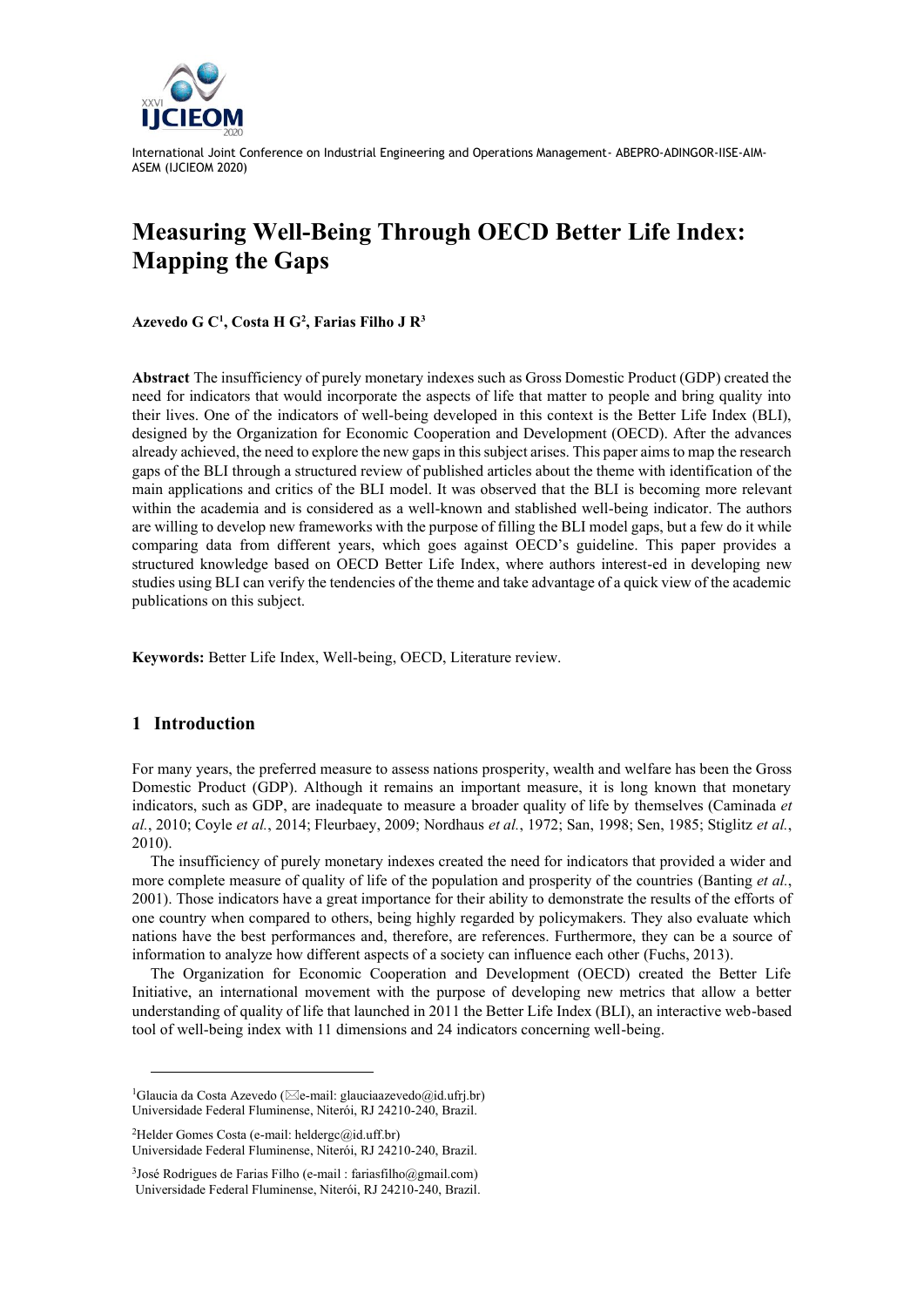

The paper will map the research gaps of the OECD Better Life Index with a structured study of the academic publications focused on BLI including the general perception of the model, critics expressed by the authors, main uses of the indicators and tendencies regarding the theme.

The basic terminology and conceptual framing of BLI are presented in Sect. 2. Sect. 3 describes the research methodology applied in this study. Sect. 4 discusses the quantitative and qualitative results obtained through bibliographic research. Finally, Sect. 5 exposes the conclusion and final considerations.

### **2 OECD Better Life Index**

OECD introduced the Better Life Index in the year of its 50th birthday, 2011. The goal was to create a set of metrics that went further than economic statistics, taking into consideration the aspects of life that mattered to people and brought quality into their lives.

The BLI consists of 11 dimensions and each of them has one to four indicators, totalizing 24, which evaluates 38 countries, including the 35 OECD member countries with the addition of Brazil, Russia and South Africa, considered by OECD as key partners. The BLI data is updated every year on the OECD Better Life Index website where an interactive web-based tool is available for the users' interaction by choosing the weight of the dimensions and making their personal index according to their preferences. The results can be compared among the countries and between women and men. The visualization is made through an innovative flower chart, a multivariate method developed by OECD (OECD, 2017, 2019).

The eleven dimensions available are universal and significant for all people around the world. They refer to material living conditions and quality of life: housing, jobs, income, life satisfaction, education, safety, environment, community, health, governance and work-life balance. All dimensions have equal weights by default that can be adjusted, but the 24 indicators within them have the same weight and cannot be changed. There is only one indicator that can be compared throughout the years, the employment rate (OECD, 2013).

#### **3 Research Methodology**

This research analyses the academic publications using the well-being indicators provided by the OECD Better Life Index through a structured literature review. The methodology used in this study has 5 steps adapted from (de Freitas and Costa, 2017): (1) definition of the research sample, (2) research's refinement, (3) selection of articles for bibliographic review, (4) metadata analysis of the bibliographic dataset (5) qualitative analysis of the bibliographic dataset.

The first step is the research of documents, executed in November 2019. The chosen bases were Scopus and Web of Science (WoS) and the surveyed terms were ("Better Life Index") OR ("Better Life Initiative") OR ("OECD" AND "Better Life") through articles titles, abstracts and keywords. The number of documents found was 70 in Scopus and 48 in WoS with 39 of those being common to both bases, totalizing 79 original documents.

In the second step, the initial database was refined by applying filters of "Document Type" (Article) and "Language" (English), resulting in 51 documents. The authors analyzed the titles, abstracts and keywords of those documents in order to select the ones that could adhere to the goal of this study and selected 37 of them for full reading.

The fourth step is a metadata analysis of the selected database of 37 articles, including the temporal evolution of documents, the authors with the highest number of publications, journals with more publications and most referenced articles by authors. The last step was examining the selected articles by reading them completely and identifying the main chosen applications and critics of the OECD Better Life Index.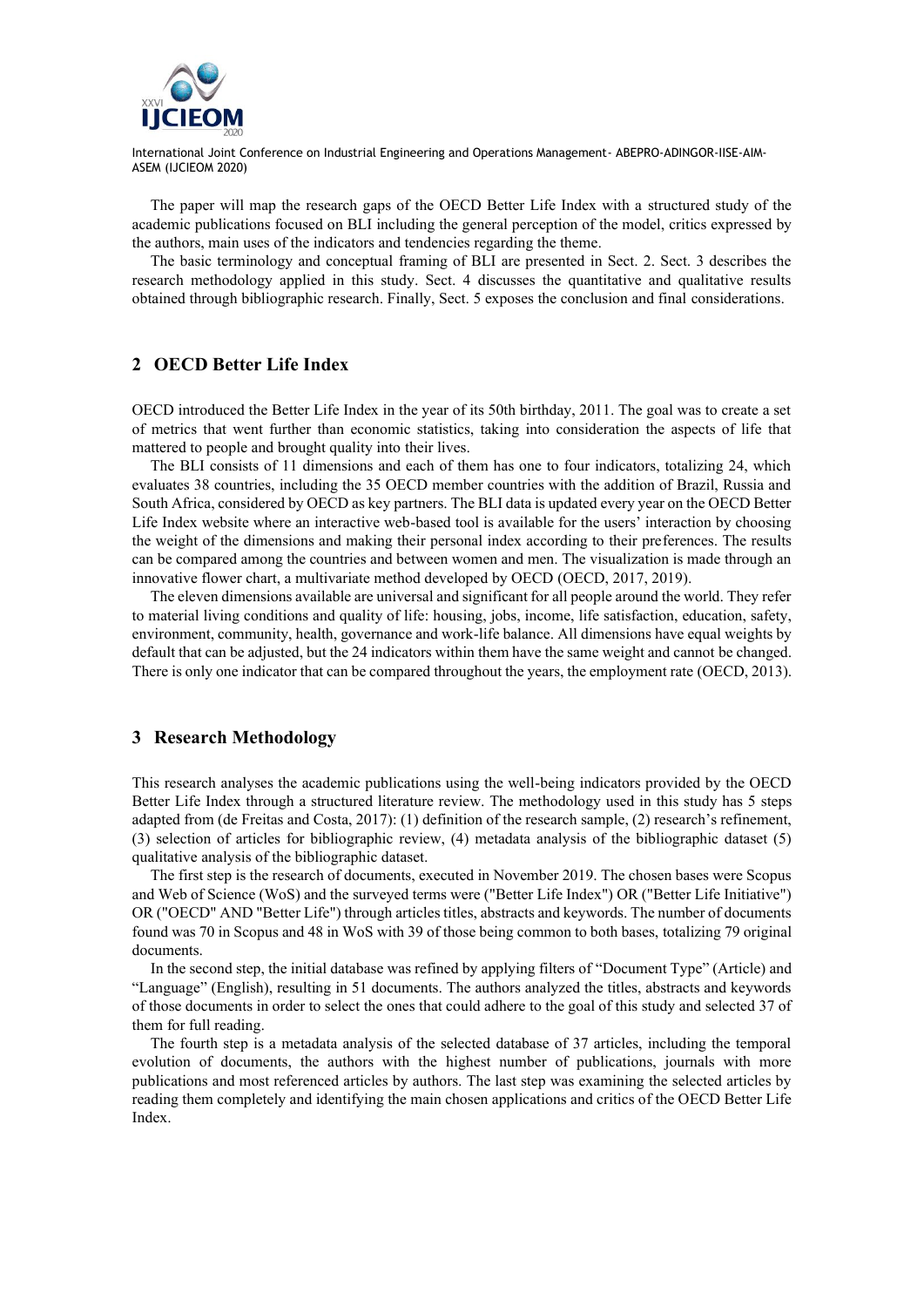

# **4 Research Results**

The main findings of the 37 articles selected for bibliographic research are presented in Table 1.

**Table 1** Main findings of the selected articles for bibliographic research

| <b>Authors</b>                   | <b>Main findings</b>                                                                                                                                                                                                                                    |  |
|----------------------------------|---------------------------------------------------------------------------------------------------------------------------------------------------------------------------------------------------------------------------------------------------------|--|
| (Albo $et al.,$                  | Creation of a framework for design and analysis of composite indicators (CI) visualizations which is                                                                                                                                                    |  |
| 2019)                            | applied to BLI as a case study                                                                                                                                                                                                                          |  |
| (Balestra et al.,                | Analysis of people's well-being preferences based on BLI's dataset of indicators weights chosen by                                                                                                                                                      |  |
| 2018)                            | approximately 88,000 users                                                                                                                                                                                                                              |  |
| (Basar and Genc,<br>2018)        | Application of ordinal logistic regression analysis to BLI and Program for International Student<br>Assessment (PISA) to identify how much the increase in qualified education influences the job<br>index variable that represents decent work         |  |
| (Boarini and                     | Deliberation about the use of BLI as a tool to provide multidimensional assessment of well-being                                                                                                                                                        |  |
| D'Ercole, 2013)                  | with cross-country comparisons                                                                                                                                                                                                                          |  |
| (Chaaban et al.,                 | Creation of the Composite Global Well-Being Index (CGWBI), a new indicator for human                                                                                                                                                                    |  |
| 2016)                            | development that applies the BLI methodology with the inclusion of developing countries                                                                                                                                                                 |  |
| (Decancq, 2017)                  | Design of the Distribution-Sensitive Better Life Index model focused on the distribution of<br>multidimensional well-being within countries                                                                                                             |  |
| (do Carvalhal                    | Identification of 5 cluster of countries in the BLI with the application of k-means algorithm                                                                                                                                                           |  |
| Monteiro et al.,                 | combined with Silhouette Coefficient and visual inspection through a Principal Component                                                                                                                                                                |  |
| 2019)                            | Analysis (PCA).                                                                                                                                                                                                                                         |  |
| (Durand, 2015)                   | Discussion of the pros and cons of the BLI framework to present and disseminate information to<br>different audiences about multidimensional well-being indicators                                                                                      |  |
| (Greco <i>et al.</i> ,           | Development of a multidimensional spatial framework using Euclidean K-dimensional space to                                                                                                                                                              |  |
| 2019)                            | evaluate BLI                                                                                                                                                                                                                                            |  |
| (Hannah et al.,                  | Provision of a preliminary assessment of the outcomes associated with various types of welfare                                                                                                                                                          |  |
| 2019)                            | policy regimes using BLI data                                                                                                                                                                                                                           |  |
| (Hetschko et al.,<br>2019)       | Execution of an experiment which demonstrated that BLI does not achieve the citizens' true<br>preferences of the measurement of weights for well-being indicators with the currently used survey-<br>based method                                       |  |
| (Hu and Tzeng,<br>2017)          | Creation of a model that combines fuzzy DEMATEL technique, fuzzy DEMATEL-based analytic<br>network process, and modified fuzzy VIKOR methods aiming to help strategizing for better life<br>development                                                 |  |
| (Hu and Tzeng,<br>2019)          | Development of a hybrid modified multiple-attribute decision making (MADM) model composed of<br>DEMATEL method, DANP and a modified PROMETHEE method to provide optimal strategies to<br>complex problems regarding the BLI                             |  |
| (Janenova and                    | Assessment of civil service reform model in Kazakhstan with five focus groups using indicators                                                                                                                                                          |  |
| Knox, 2019)                      | based on BLI                                                                                                                                                                                                                                            |  |
| (Kangmennaang                    | Creation of a global index of well-being (GLOWING) focused on low and middle income countries                                                                                                                                                           |  |
| and Elliott, 2019)               | (LMICs) using Ghana as a case study                                                                                                                                                                                                                     |  |
| (Kasparian and<br>Rolland, 2012) | Provision of a critical review of OECD Better Life Index                                                                                                                                                                                                |  |
| (Kaur <i>et al.</i> ,            | Development of a model that predicts the life satisfaction score of the countries through a                                                                                                                                                             |  |
| 2019)                            | supervised machine-learning approach on BLI                                                                                                                                                                                                             |  |
| (Koronakos et<br>al., 2019)      | Development of a CI as a multiple objective programming (MOP) problem with normalization<br>process based on data from previous years and assigning the weights of the 11 dimensions of BLI<br>through public opinion provided in the OECD web platform |  |
| (Levi, 2017)                     | Argumentation about the methodological differences between the standard survey questionnaires<br>from OECD and Israel that result in a biased overall health grade in the BLI concerning Israel                                                         |  |
| (Lorenz et al.,                  | Development of a method of rank-optimal weighting using mathematical optimization problem for                                                                                                                                                           |  |
| 2017)                            | ranking based on a CI. The BLI is presented as case study                                                                                                                                                                                               |  |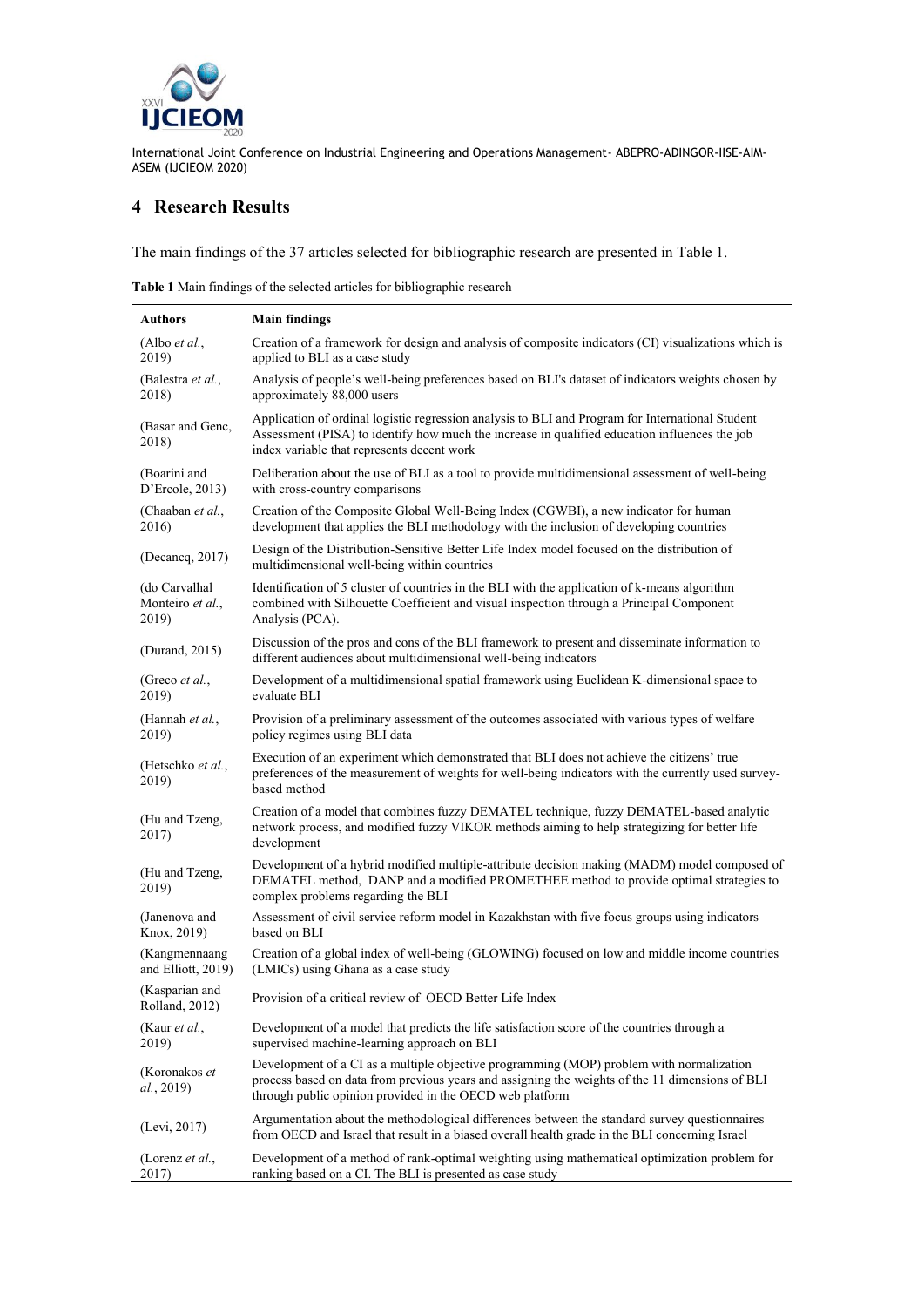

**Table 2** (continued)

| (Marković <i>et al.</i> ,     | Designing a CI that uses I-distance method to create different weights to each BLI indicator. The six                                                                                                                                                                                                                                  |  |
|-------------------------------|----------------------------------------------------------------------------------------------------------------------------------------------------------------------------------------------------------------------------------------------------------------------------------------------------------------------------------------|--|
| 2016)                         | most significant indicators are identified                                                                                                                                                                                                                                                                                             |  |
| (Mehdi, 2019)                 | Creation of a model for BLI ranking using the stochastic dominance efficiency (SDE) aggregation<br>method                                                                                                                                                                                                                              |  |
| (Mizobuchi,                   | Conclusion that the 'benefit of the doubt' approach (BoD) is more adequate that DEA to build a CI                                                                                                                                                                                                                                      |  |
| 2014)                         | of BLI.                                                                                                                                                                                                                                                                                                                                |  |
| (Mizobuchi,                   | Creation of a CI with Corrected Convex Non-parametric Least Squares Method (C <sup>2</sup> NLS)                                                                                                                                                                                                                                        |  |
| 2017a)                        | application based on the 11 dimensions of BLI plus World Bank's adjusted net savings indicator                                                                                                                                                                                                                                         |  |
| (Mizobuchi,                   | Estimation of a happiness function and specification of the sensitivity score for each country in the                                                                                                                                                                                                                                  |  |
| 2017b)                        | BLI using Data Envelopment Analysis (DEA) approach                                                                                                                                                                                                                                                                                     |  |
| (Nar and Nar,                 | Application of correlation and regression analysis in the dimensions of BLI to measure the degree of                                                                                                                                                                                                                                   |  |
| 2019)                         | their relationships and how they affect society's quality of life                                                                                                                                                                                                                                                                      |  |
| (Nikolaev, 2014)              | Analysis of the relationship between economic freedom and quality of life through comparative<br>studies of BLI and Economic Freedom of the World Index (EFWI) indicators                                                                                                                                                              |  |
| (Patrizii et al.,             | Development of a well-being CI using a Data Envelopment Analysis (DEA) model integrated with                                                                                                                                                                                                                                           |  |
| 2017)                         | Principal Component Analysis based with BLI data                                                                                                                                                                                                                                                                                       |  |
| (Peiró-Palomino               | Elaboration of a CI of BLI by combining Data Envelopment Analysis with the Benefit-of-the-Doubt                                                                                                                                                                                                                                        |  |
| and Picazo-                   | principle (DEA-BoD approach) and Multi-Criteria Decision-Making (MCDM) techniques followed                                                                                                                                                                                                                                             |  |
| Tadeo, 2018)                  | by hierarchical cluster analysis                                                                                                                                                                                                                                                                                                       |  |
| (Pinar, 2019)                 | Conception of regional well-being indices across the European regions using generalized mean<br>aggregation method with alternative parameters on BLI                                                                                                                                                                                  |  |
| (Resce and                    | Formulation of a CI for BLI using the relative importance of the topics on Twitter as weights for                                                                                                                                                                                                                                      |  |
| Maynard, 2018)                | BLI's dimensions with analysis based on the GATE framework                                                                                                                                                                                                                                                                             |  |
| (Ribes-Giner et<br>al., 2019) | Elaboration of comparative study of Global Entrepreneur Monitor and BLI data with Fuzzy-set<br>qualitative comparative analysis (FsQCA) methodology to identify which well-being indicators are<br>related to the rate of female entrepreneurship                                                                                      |  |
| (Rivadeneira et               | Assessment of the evolution of well-being indicators from BLI during the period 2011-2015 for                                                                                                                                                                                                                                          |  |
| al., 2016)                    | each country using the STATIS (Structuring Three-way data sets in Statistics) methodology                                                                                                                                                                                                                                              |  |
| (Schnorr-Bäcker,              | Provision of a comparative study of European Union and OECD strategies, focused on German                                                                                                                                                                                                                                              |  |
| 2018)                         | politics.                                                                                                                                                                                                                                                                                                                              |  |
| (Skikiewicz and               | Ranking of the countries through a assessments of life satisfaction by comparative studies of                                                                                                                                                                                                                                          |  |
| Blonski, 2018)                | European Social Survey (ESS) and BLI indicators                                                                                                                                                                                                                                                                                        |  |
| (Tsurumi and<br>Managi, 2017) | Creation of a happiness function that describes how happiness is influenced by socioeconomic<br>characteristics and demographic status. Application of the life satisfaction approach (LSA) in the<br>BLI using internet survey, ordered probit model (OPM), stochastic frontier analysis (SFA) and data<br>envelopment analysis (DEA) |  |
| (Vladisavljević               | Provision of a comparative study of European Union's Survey on Income and Living Conditions                                                                                                                                                                                                                                            |  |
| and Mentus,                   | (EU-SILC) and BLI to analyze the relation between subjective well-being and objective well-being                                                                                                                                                                                                                                       |  |
| 2019)                         | indicators in Serbia                                                                                                                                                                                                                                                                                                                   |  |

# *4.1 Metadata Analysis of the Bibliographic Dataset*

÷,

In this section, the development of application of OECD Better Life Index in scientific production is analyzed through the performance of the following indicators: temporal evolution of publications, authors with highest number of publications, journals with more publications, and authors more cited in References.

Fig. 1 displays the number of publications in each year. The temporal evolution of the number of documents can be explained by the evolution of the OECD Better Life Index itself. The publications started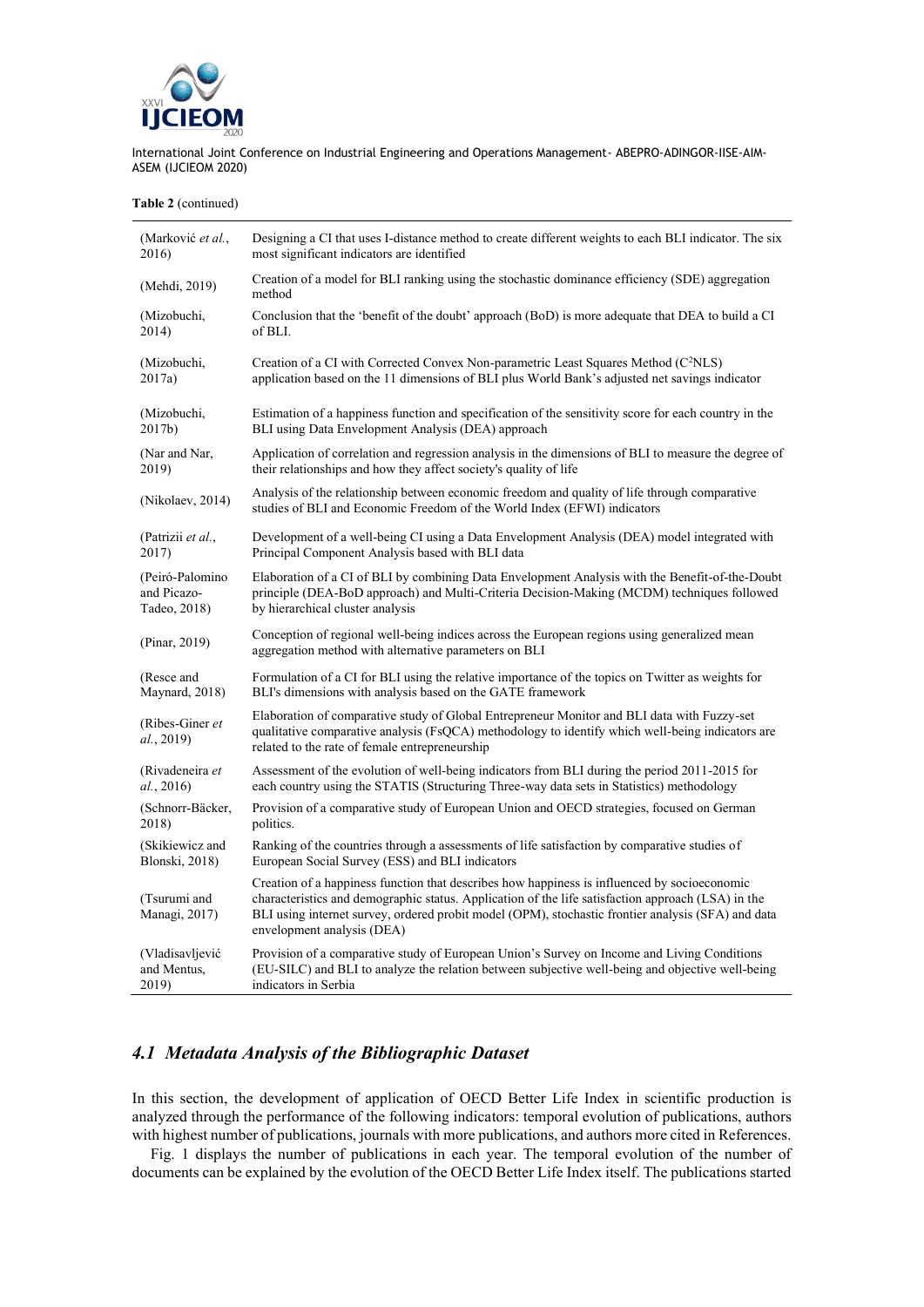

in 2012, one year after BLI creation, and kept going until 2016 when it started to increase. In 2019, the year when this research was held, the numbers of publications was the most significant with 15 articles, representing 40.5 per cent of the database. It demonstrates the increasing relevance of the OECD Better Life Index in the academic community.



**Fig. 1.** Documents distribution by year of publication

Among the 78 authors identified, 93.6 percent are responsible for only one published document each. Five authors are accountable for 12 of the 37 documents, equivalent to 32.4 per cent of the publications (Table 2).

**Table 2** Authors with highest number of publications

| Author        | Documents |
|---------------|-----------|
| Mizobuchi, H. | 3         |
| Resce, G.     | 3         |
| Boarini, R.   | 2         |
| Hu, S.K.      | 2         |
| Tzeng, G.H.   |           |

In Table 3 the journals with the highest number of publications can be observed. The Social Indicators Research has the lead with 14 documents. Two of the journals are related to social issues and one with happiness. Both subjects are associated with the OECD BETTER Life Index, which is a set of indicators that aims to measure the well-being of society.

**Table 3** Journals with highest number of publications

| Journal                          | <b>Documents</b> |
|----------------------------------|------------------|
| Social Indicators Research       | 14               |
| Journal of Happiness Studies     |                  |
| Socio Economic Planning Sciences |                  |

The references used in the selected database were analyzed through the authors more frequently referenced (Table 4). Amartya Kumar Sen has 39 citations with documents about socio-economic analysis, equality and welfare/well-being. Gwo-Hshiung Tzeng's studies about Multi-Criteria Decision-Making (MCDM) have 27 citations. Koen Decancq has 26 citations within the references analyzed with studies about quality of life and well-being. Joseph Eugene Stiglitz's documents about socio-economic measurements have 26 citations.

**Table 4** Authors more cited in References

| Author         | <b>Citations in References</b> |
|----------------|--------------------------------|
| Sen, A.K.      | 39                             |
| Tzeng, G.H.    | 27                             |
| Decancq, K.    | 26                             |
| Stiglitz, J.E. | 26                             |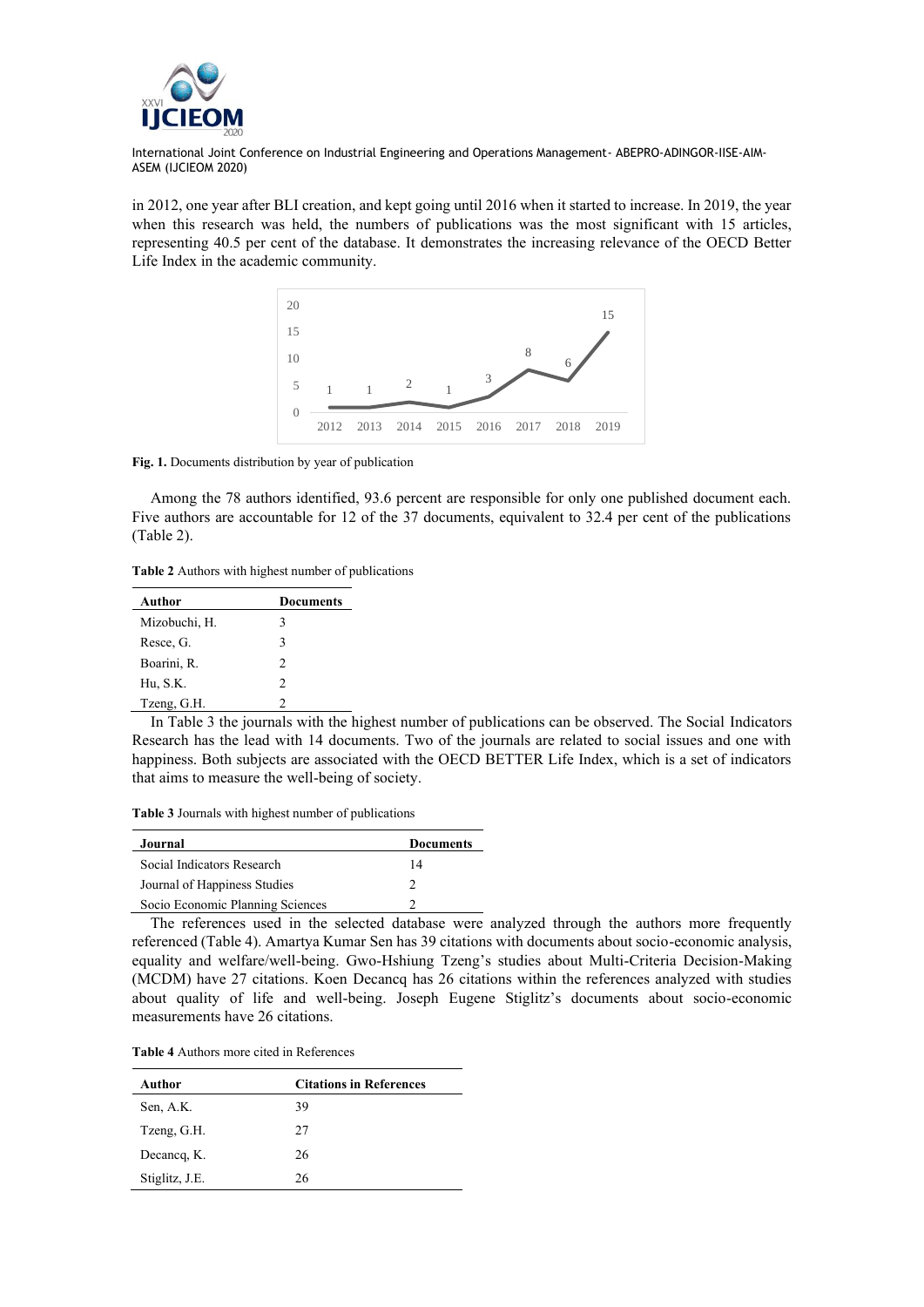

## *4.2 Qualitative Analysis of the Bibliographic Dataset and Research Gaps*

The use of the BLI in the bibliographic database is very diverse. There are articles focused on improving the BLI itself, some verify the validation of BLI model through mathematic and statistic methods or comparing it with different well-being indicators, other analyze the relationship between different indicators outside of the standard well-being parameters aiming to verify how they influence each other. Some authors develop frameworks for composite indicator (CI) for well-being and use the BLI as study case, other use the BLI methodology as a base to propose new well-being indexes and a few use the BLI as a guide for assessment of government strategic plans. Two of the articles were written by members of OECD, where they deliberate about the BLI model.

The main criticism to BLI is the issue of aggregated indices (Table 5). The average score of each country is calculated through a hierarchical structure with three levels. The 24 indicators are in the bottom (first) level with equal weights that cannot be changed. Each of the 11 dimensions consists of one to four indicators. The dimensions are in the second level and the users select their weightings. The BLI itself is the third level. The OECD deliberately opted for a framework where the weight of the indicators are the same while the dimensions have variable weighting, leaving the problem of aggregating in the hands of the users. For that reason, many authors propose new frameworks as an effort to fix that situation (do Carvalhal Monteiro *et al.*, 2019; Chaaban *et al.*, 2016; Decancq, 2017; Greco *et al.*, 2019; Hu and Tzeng, 2017, 2019; Koronakos *et al.*, 2019; Lorenz *et al.*, 2017; Marković *et al.*, 2016; Mehdi, 2019; Mizobuchi, 2017a, 2017b; Patrizii *et al.*, 2017; Peiró-Palomino and Picazo-Tadeo, 2018; Pinar, 2019; Resce and Maynard, 2018; Skikiewicz and Blonski, 2018).

One of the possibilities to deal with the issue of aggregated indices within the BLI model is using Multi-Criteria Decision-Making (MCDM) techniques. Although there are a few authors that make use of MCDM approach to support the application other techniques (Hu and Tzeng, 2017, 2019; Peiró-Palomino and Picazo-Tadeo, 2018), no studies focused on non-compensatory methodologies were identified. Therefore, there is a gap for application of non-compensatory MCDM using the BLI data.

| Criticism                                                  | Articles                                                                                                                                                                                                                                                                                                                                                                                                                                                                              | No. articles |
|------------------------------------------------------------|---------------------------------------------------------------------------------------------------------------------------------------------------------------------------------------------------------------------------------------------------------------------------------------------------------------------------------------------------------------------------------------------------------------------------------------------------------------------------------------|--------------|
| Weight of the<br>indicators / use of<br>aggregated indices | (Balestra <i>et al.</i> , 2018; do Carvalhal Monteiro <i>et al.</i> , 2019; Chaaban <i>et al.</i> , 2016;<br>Decancq, 2017; Durand, 2015; Hannah et al., 2019; Hetschko et al., 2019; Hu<br>and Tzeng, 2017, 2019; Kasparian and Rolland, 2012; Koronakos et al., 2019;<br>Lorenz et al., 2017; Marković et al., 2016; Mehdi, 2019; Mizobuchi, 2014,<br>2017a; Nikolaev, 2014; Patrizii et al., 2017; Peiró-Palomino and Picazo-Tadeo,<br>2018; Pinar, 2019; Resce and Maynard, 2018) | 21           |
| Indicator cannot be<br>compared over time                  | (Albo et al., 2019; Durand, 2015; Nikolaev, 2014)                                                                                                                                                                                                                                                                                                                                                                                                                                     | 3            |
| Limited number of<br>countries                             | (Chaaban et al., 2016; Kangmennaang and Elliott, 2019; Mehdi, 2019)                                                                                                                                                                                                                                                                                                                                                                                                                   | 3            |
| Lack of sustainability<br>concerns                         | (Mizobuchi, 2017a)                                                                                                                                                                                                                                                                                                                                                                                                                                                                    |              |
| Quality of the data                                        | (Levi, 2017)                                                                                                                                                                                                                                                                                                                                                                                                                                                                          |              |

**Table 5** Criticisms to the Better Life Index

Comparison between BLI's indicators over the years is not recommended by the OECD with only one exception, the employment rate. Nevertheless, a few authors compare data from different years during the development of a new CI framework or in the analysis of variations of certain indicators of a country (Koronakos *et al.*, 2019; Pinar, 2019; Rivadeneira *et al.*, 2016; Skikiewicz and Blonski, 2018).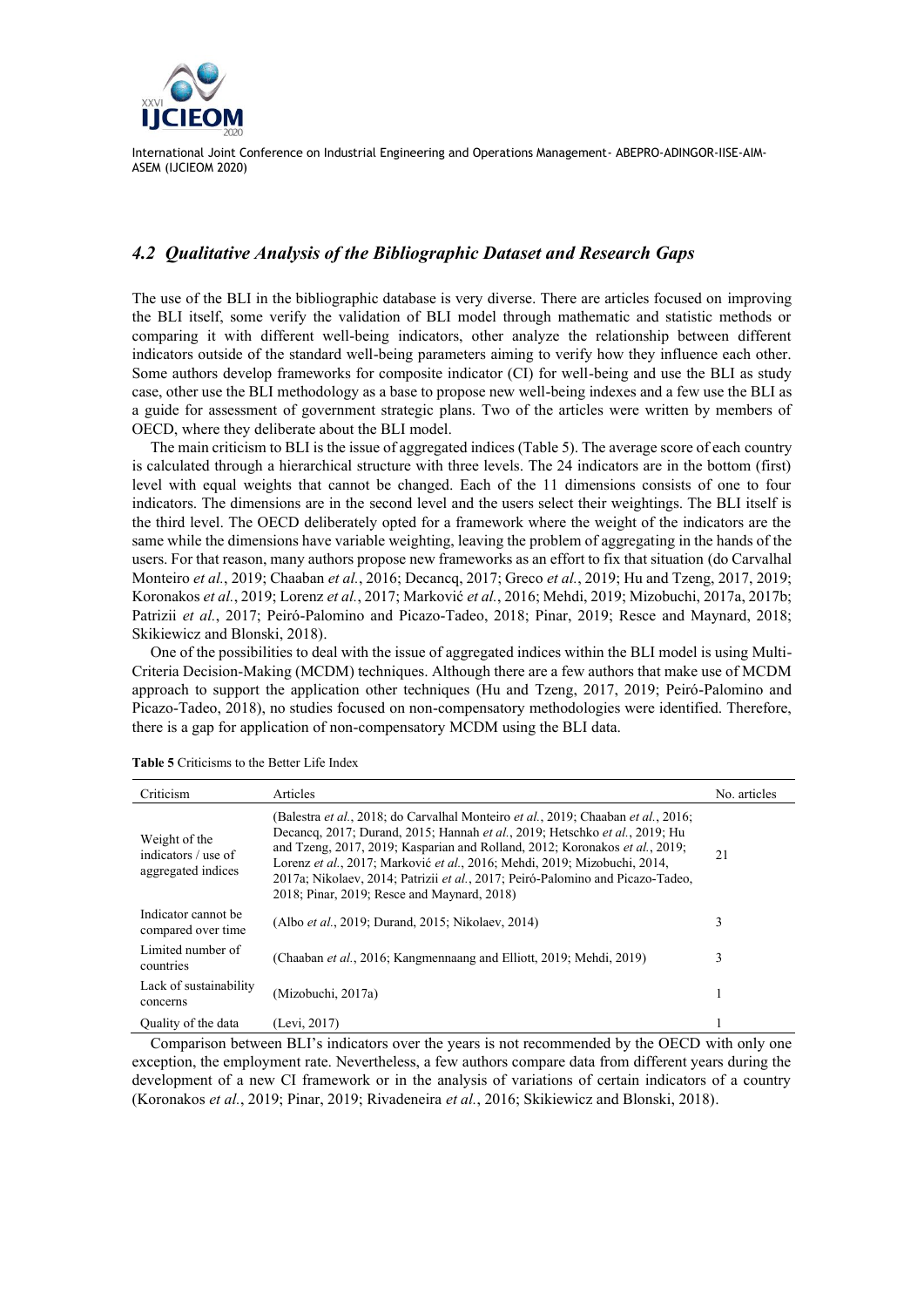

## **5 Conclusion**

This study revealed the relevance of the BLI in the academia with the increasing number of publications in the year when this article was produced, equivalent to 40.5 per cent. The authors consider the BLI as a wellknown and stablished well-being indicator and are willing to develop new frameworks with the purpose of improving the BLI model, but a few do it while comparing data from different years which should not be done. The main gap identified was the lack of studies applying non-compensatory MCDM to the BLI model.

The 37 articles selected were analyzed through the temporal evolution of publications, authors with highest number of publications, journals with more publications, authors more cited in References and the main findings of each article were evidenced.

This paper contributes by providing a structured knowledge base on OECD Better Life Index, where authors interested in developing new studies using BLI can verify the tendencies of the theme and take advantage of a quick view of the academic publications on this subject.

The suggestion for future research is explore ways to eliminate the compensatory effects of the OECD Better Life Index with outranking methods, such as ELECTRE.

#### **6 References**

- Albo, Y., Lanir, J. and Rafaeli, S. (2019), "A Conceptual Framework for Visualizing Composite Indicators", *Social Indicators Research*, Springer Netherlands, Vol. 141 No. 1, pp. 1–30.
- Balestra, C., Boarini, R. and Tosetto, E. (2018), "What Matters Most to People? Evidence from the OECD Better Life Index Users' Responses", *Social Indicators Research*, Springer Netherlands, Vol. 136 No. 3, pp. 907–930.
- Banting, K., Sharpe, A. and St-Hilaire, F. (2001), "The Review of Economic Performance and Social Progress, the Longest Decade: Canada in the 1990s", *Canadian Public Policy / Analyse de Politiques*, JSTOR, Vol. 1, p. 121.
- Basar, O.D. and Genc, E.G. (2018), "The analysis of the effects of variables used in the formation of PISA scores on job index values for OECD member states", *International Journal of Higher Education*, Vol. 7 No. 2, pp. 58–67.
- Boarini, R. and D'Ercole, M.M. (2013), "Going beyond GDP: An OECD Perspective", *Fiscal Studies*, Vol. 34 No. 3, pp. 289– 314.
- Caminada, K., Goudswaard, K. and Van Vliet, O. (2010), "Patterns of welfare state indicators in the EU: Is there convergence?", *Journal of Common Market Studies*, Vol. 48 No. 3, pp. 529–556.

do Carvalhal Monteiro, R.L., Pereira, V. and Costa, H.G. (2019), "Analysis of the Better Life Index Trough a Cluster Algorithm", *Social Indicators Research*, Springer Netherlands, Vol. 142 No. 2, pp. 477–506.

- Chaaban, J., Irani, A. and Khoury, A. (2016), "The Composite Global Well-Being Index (CGWBI): A New Multi-Dimensional Measure of Human Development", *Social Indicators Research*, Springer Netherlands, Vol. 129 No. 1, pp. 465–487.
- Coyle, D., Coyle and Diane. (2014), "GDP: A Brief but Affectionate History", Princeton University Press, available at: https://econpapers.repec.org/RePEc:pup:pbooks:10183 (accessed 28 December 2020).
- Decancq, K. (2017), "Measuring Multidimensional Inequality in the OECD Member Countries with a Distribution-Sensitive Better Life Index", *Social Indicators Research*, Springer Netherlands, Vol. 131 No. 3, pp. 1057–1086.
- Durand, M. (2015), "The OECD better life initiative: How's life? And the measurement of well-being", *Review of Income and Wealth*, Vol. 61 No. 1, pp. 4–17.
- Fleurbaey, M. (2009), "Beyond GDP: The quest for a measure of social welfare", *Journal of Economic Literature*, Vol. 47 No. 4, pp. 1029–1075.

de Freitas, J.G. and Costa, H.G. (2017), "Impacts of Lean Six Sigma over organizational sustainability: A systematic literature review on Scopus base", *International Journal of Lean Six Sigma*, Vol. 8 No. 1, pp. 89–108.

Fuchs, V.R. (2013), "The Gross Domestic Product and Health Care Spending", *New England Journal of Medicine*, New England Journal of Medicine (NEJM/MMS), Vol. 369 No. 2, pp. 107–109.

- Greco, S., Ishizaka, A., Resce, G. and Torrisi, G. (2019), "Measuring well-being by a multidimensional spatial model in OECD Better Life Index framework", *Socio-Economic Planning Sciences*, Elsevier, available at:https://doi.org/10.1016/j.seps.2019.01.006.
- Hannah, A., Brown, J.T. and Gibbons, A. (2019), "Welfare capabilities: Evaluating distributional inequalities and welfare policy in advanced democracies", *Journal of European Social Policy*, available at:https://doi.org/10.1177/0958928719868447.
- Hetschko, C., von Reumont, L. and Schöb, R. (2019), "Embedding as a pitfall for survey-based welfare indicators: evidence from an experiment", *Journal of the Royal Statistical Society. Series A: Statistics in Society*, Vol. 182 No. 2, pp. 517–539.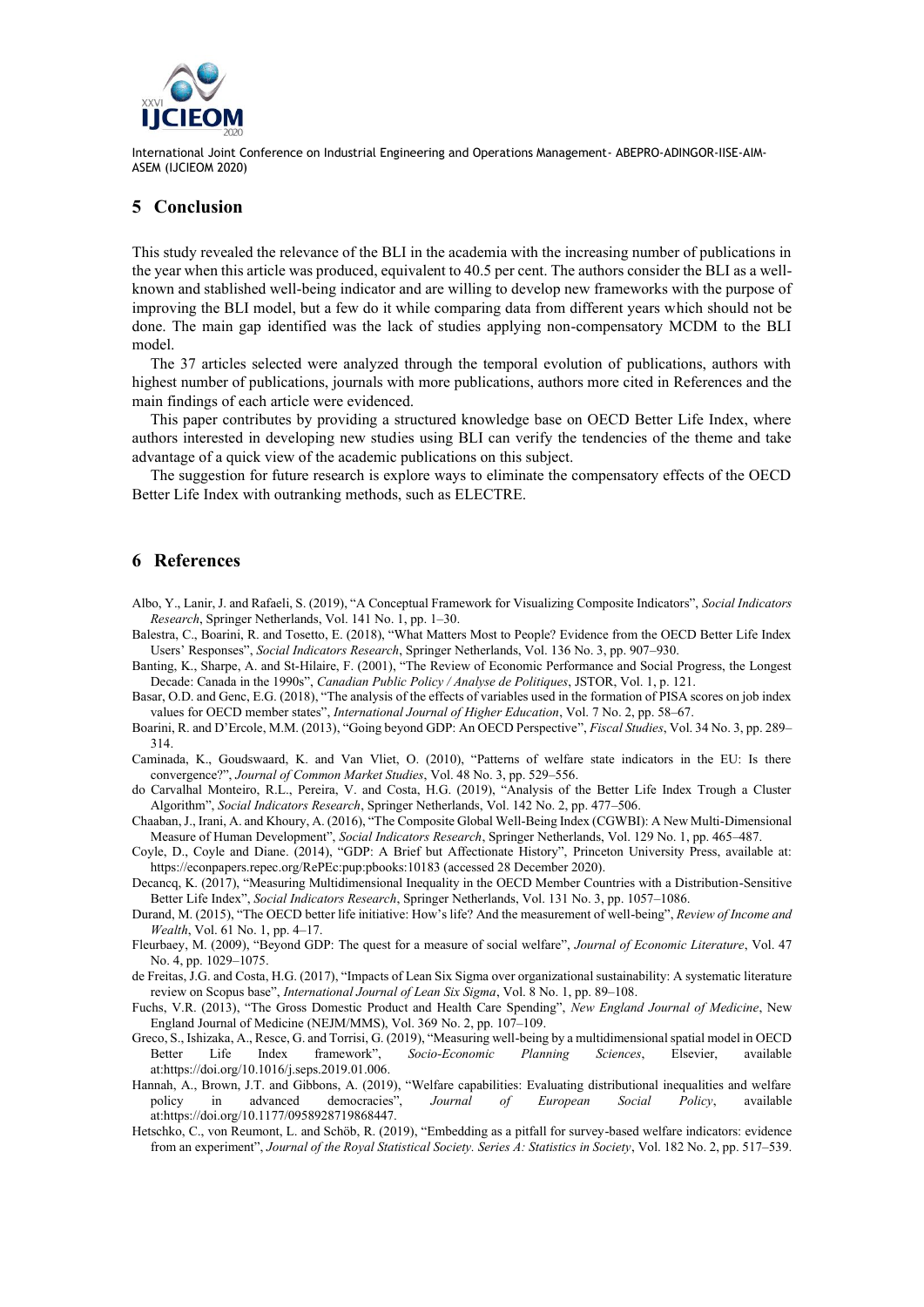

- Hu, S.K. and Tzeng, G.H. (2017), "Strategizing for Better Life Development Using OECD Well-being Indicators in a Hybrid Fuzzy MCDM Model", *International Journal of Fuzzy Systems*, Springer Berlin Heidelberg, Vol. 19 No. 6, pp. 1683– 1702.
- Hu, S.K. and Tzeng, G.H. (2019), *A Hybrid Multiple-Attribute Decision-Making Model with Modified PROMETHEE for Identifying Optimal Performance-Improvement Strategies for Sustainable Development of a Better Life*, *Social Indicators Research*, Vol. 144, Springer Netherlands, available at:https://doi.org/10.1007/s11205-018-2033-x.
- Janenova, S. and Knox, C. (2019), "Civil service reform in Kazakhstan: trajectory to the 30 most developed countries?", *International Review of Administrative Sciences*, Vol. 85 No. 3, pp. 419–439.
- Kangmennaang, J. and Elliott, S.J. (2019), "'Wellbeing is shown in our appearance, the food we eat, what we wear, and what we buy': Embodying wellbeing in Ghana", *Health and Place*, Elsevier Ltd, Vol. 55 No. November 2018, pp. 177–187.
- Kasparian, J. and Rolland, A. (2012), "OECD's 'Better Life Index': Can any country be well ranked?", *Journal of Applied Statistics*, Vol. 39 No. 10, pp. 2223–2230.
- Kaur, M., Dhalaria, M., Sharma, P.K. and Park, J.H. (2019), "Supervised machine-learning predictive analytics for national quality of life scoring", *Applied Sciences (Switzerland)*, Vol. 9 No. 8, available at:https://doi.org/10.3390/app9081613.
- Koronakos, G., Smirlis, Y., Sotiros, D. and Despotis, D.K. (2019), "Assessment of OECD Better Life Index by incorporating public opinion", *Socio-Economic Planning Sciences*, Elsevier, No. May 2018, available at:https://doi.org/10.1016/j.seps.2019.03.005.
- Levi, B. (2017), "Perceived health status in a comparative perspective: Methodological limitations and policy implications for Israel", *Israel Journal of Health Policy Research*, Vol. 6 No. 1, pp. 1–11.
- Lorenz, J., Brauer, C. and Lorenz, D. (2017), "Rank-Optimal Weighting or 'How to be Best in the OECD Better Life Index?'", *Social Indicators Research*, Springer Netherlands, Vol. 134 No. 1, pp. 75–92.
- Marković, M., Zdravković, S., Mitrović, M. and Radojičić, A. (2016), "An Iterative Multivariate Post Hoc I-Distance Approach in Evaluating OECD Better Life Index", *Social Indicators Research*, Vol. 126 No. 1, pp. 1–19.
- Mehdi, T. (2019), *Stochastic Dominance Approach to OECD's Better Life Index*, *Social Indicators Research*, Vol. 143, Springer Netherlands, available at:https://doi.org/10.1007/s11205-018-2014-0.
- Mizobuchi, H. (2014), "Measuring World Better Life Frontier: A Composite Indicator for OECD Better Life Index", *Social Indicators Research*, Vol. 118 No. 3, pp. 987–1007.
- Mizobuchi, H. (2017a), "Incorporating Sustainability Concerns in the Better Life Index: Application of Corrected Convex Non-parametric Least Squares Method", *Social Indicators Research*, Springer Netherlands, Vol. 131 No. 3, pp. 947–971.
- Mizobuchi, H. (2017b), "Measuring Socio-economic Factors and Sensitivity of Happiness", *Journal of Happiness Studies*, Springer Netherlands, Vol. 18 No. 2, pp. 463–504.
- Nar, M. and Nar, M.Ş. (2019), "An Updated Assessment of the OECD's Quality of Life Index", *Problemy Ekorozwoju*, Vol. 14 No. 1, pp. 7–18.
- Nikolaev, B. (2014), "Economic freedom and quality of life: Evidence from the OECD's your better life index", *Journal of Private Enterprise*, Vol. 29 No. 3, pp. 61–96.
- Nordhaus, W.D., Tobin, J., Nordhaus, W. and Tobin, J. (1972), "Is Growth Obsolete?", *Economic Research: Retrospect and Prospect, Volume 5, Economic Growth*, National Bureau of Economic Research, Inc, pp. 1–80.
- OECD. (2013), *OECD Guidelines on Measuring Subjective Well-Being*, *OECD Guidelines on Measuring Subjective Well-Being*, OECD Publishing, available at:https://doi.org/10.1787/9789264191655-en.

OECD. (2017), *How's Life? 2017*, OECD Publishing, available at:https://doi.org/10.1787/how\_life-2017-en.

- OECD. (2019), "OECD Better Life Index", available at: http://www.oecdbetterlifeindex.org/pt/#/11111111111 (accessed 24 November 2019).
- Patrizii, V., Pettini, A. and Resce, G. (2017), "The Cost of Well-Being", *Social Indicators Research*, Springer Netherlands, Vol. 133 No. 3, pp. 985–1010.
- Peiró-Palomino, J. and Picazo-Tadeo, A.J. (2018), "OECD: One or Many? Ranking Countries with a Composite Well-Being Indicator", *Social Indicators Research*, Vol. 139 No. 3, pp. 847–869.
- Pinar, M. (2019), *Multidimensional Well-Being and Inequality Across the European Regions with Alternative Interactions Between the Well-Being Dimensions*, *Social Indicators Research*, Vol. 144, Springer Netherlands, available at:https://doi.org/10.1007/s11205-018-2047-4.
- Resce, G. and Maynard, D. (2018), "What matters most to people around the world? Retrieving Better Life Index priorities on Twitter", *Technological Forecasting and Social Change*, Elsevier, Vol. 137 No. June, pp. 61–75.
- Ribes-Giner, G., Moya-Clemente, I., Cervelló-Royo, R. and Perello-Marin, M.R. (2019), "Wellbeing indicators affecting female entrepreneurship in OECD countries", *Quality and Quantity*, Springer Netherlands, Vol. 53 No. 2, pp. 915–933.
- Rivadeneira, F.J., Figueiredo, A.M., Figueiredo, F.O., Carvajal, S.M. and Rivadeneira, R.A. (2016), "Analysis of Well-Being in Oecd Countries Through Statis Methodology", *Holos*, Vol. 7, p. 335.

San, A. (1998), *Development as Freedom*, Oxford University Press.

Schnorr-Bäcker, S. (2018), "Statistical monitoring for politics in the European Union and the OECD, supporting economic growth and social progress: A comparison between Europe 2020 and the OECD Better Life Initiative", *Statistical Journal of the IAOS*, Vol. 34 No. 3, pp. 353–378.

Sen, A. (1985), *Commodities and Capabilities*, OUP India.

- Skikiewicz, R. and Blonski, K. (2018), "Economic sentiment level versus the quality of life in European Union member states", *Prague Economic Papers*, Vol. 27 No. 4, pp. 379–396.
- Stiglitz, J., Sen, A. and Fitoussi, J.-P. (2010), *Mismeasuring Our Lives: Why GDP Doesn't Add Up*, New Press.